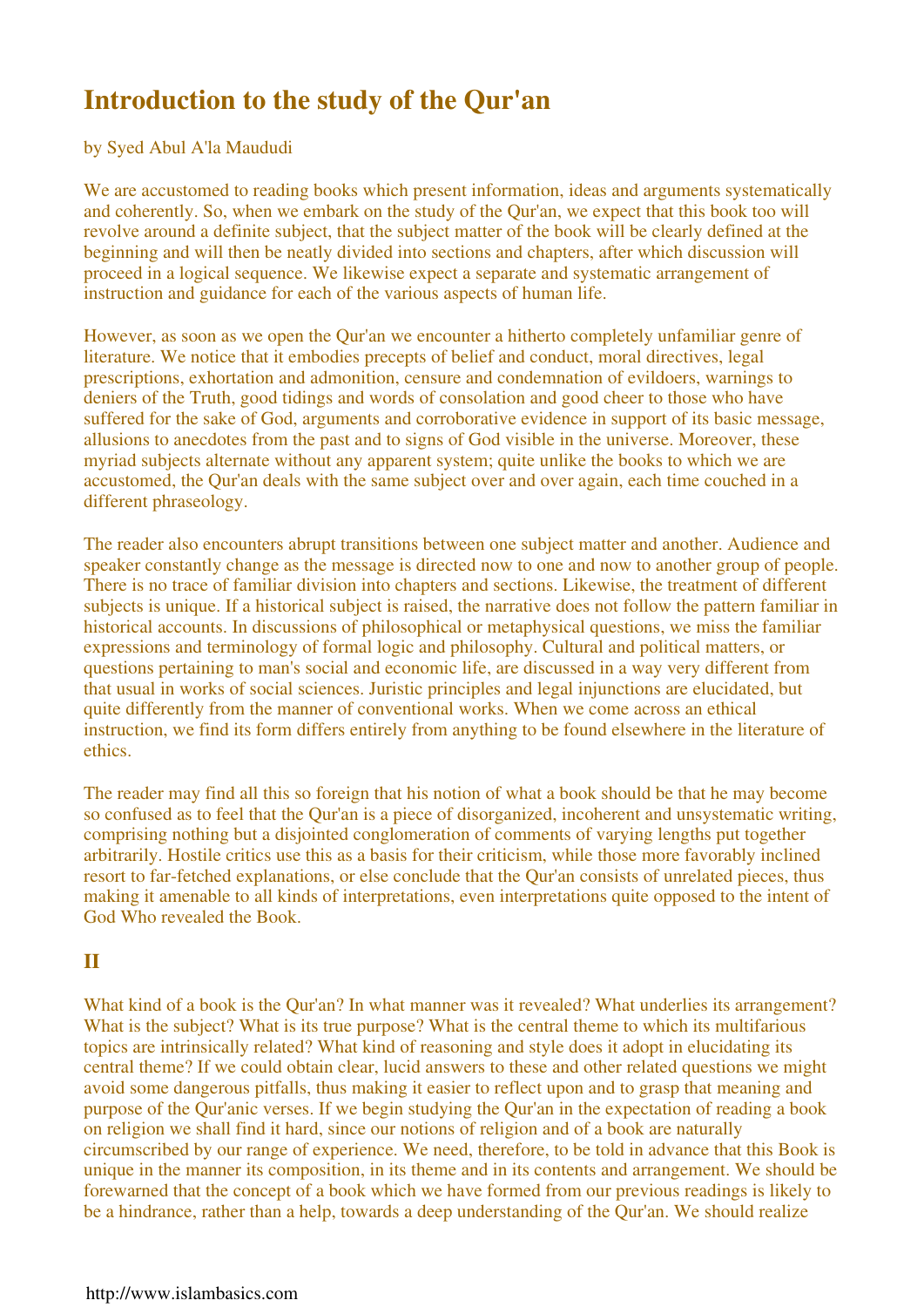that as a first step towards understanding it we must disabuse our minds of all preconceived notions.

The student of the Qur'an should grasp, from the outset, the fundamental claims that the Qur'an make for itself. Whether one ultimately decides to believe in the Qur'an or not, one must recognize the fundamental statements made by the Qur'an and the man to whom it was revealed, the Prophet Muhammad (peace be on him), to be the starting point of one's study. These claims are:

1. The Lord of the creation, the Creator and Sovereign of the entire universe, created man on earth (which is merely a part of His boundless realm). He also endowed man with the capacity for cognition, reflection, and understanding, with the ability to distinguish between good and evil, with the freedom of choice and volition, and with the power to exercise his latent potentialities. In short, God bestowed upon man a kind of autonomy and appointed him His vicegerent on earth.

2. Although man enjoys this status, God made it abundantly plain to him that He alone is man's Lord and Sovereign, even as He is the Lord and Sovereign of the whole universe. Man was told that he was not entitled to consider himself independent and that only God was entitled to claim absolute obedience, service and worship. It was also make clear to man that life in this world, for which he had been placed and invested with a certain honor and authority, was in fact a temporary term, and was meant to test him; that after the end of the earthly life man must return to God, who will judge him on the basis of his performance, declaring who has succeeded and who has failed.

The right way for man is to regard God as his only Sovereign and the only object of his worship and adoration, to follow the guidance revealed by God, to act in this world in the consciousness that earthly life is merely a period of trial, and to keep his eyes fixed on the ultimate objective - success in God's final judgment. Every other way is wrong.

It was also explained to man that if he chose to adopt the right way of life - and in this choice he was free - he would enjoy peace and contentment in this world and be assigned, on his return to God the abode of eternal bliss and happiness known as Paradise. Should man follow any other way - although he was free to do so - he would experience the evil effects of corruption and disorder in the life of this world and be consigned to eternal grief and torment when he crossed the borders of the present world and arrived in the Hereafter.

3. Having explained all this, the Lord of the universe placed man on earth and communicated to Adam and Eve, the first human beings to live on the earth, the guidance which they and their offspring were required to follow. These first human beings were not born in a state of ignorance and darkness. On the contrary, they began their life in the broad daylight of Divine Guidance. They had intimate knowledge of reality and the Law which they were to follow was communicated to them. Their way of life consisted of obedience of God (i.e. Islam) and they taught their children to live in obedience to Him (i.e. to live as Muslims)

In the course of time, however, men gradually deviated from their true way of life and began to follow various erroneous ways. They allowed true guidance to be lost thru heedlessness and negligence and sometimes, even deliberately, distorted it out of evil perversity. They associated with God a number of beings, human and non human, real as well as imaginary, and adored them as deities. They adulterated the God-given knowledge of reality with all kinds of fanciful ideas, superstitions and philosophical concepts, thereby giving birth to innumerable religions. They disregarded or distorted the sound and equitable principle of individual morality and of collective conduct and made their own laws in accordance with their base desires and prejudices. As a result, the world became filled with wrong and injustice.

4. It was insistent with the limited autonomy conferred upon man by God that He should exercise His overwhelming power and compel man to righteousness. It was also inconsistent with the fact that God had granted a term to the human species in which to show their worth that He should afflict men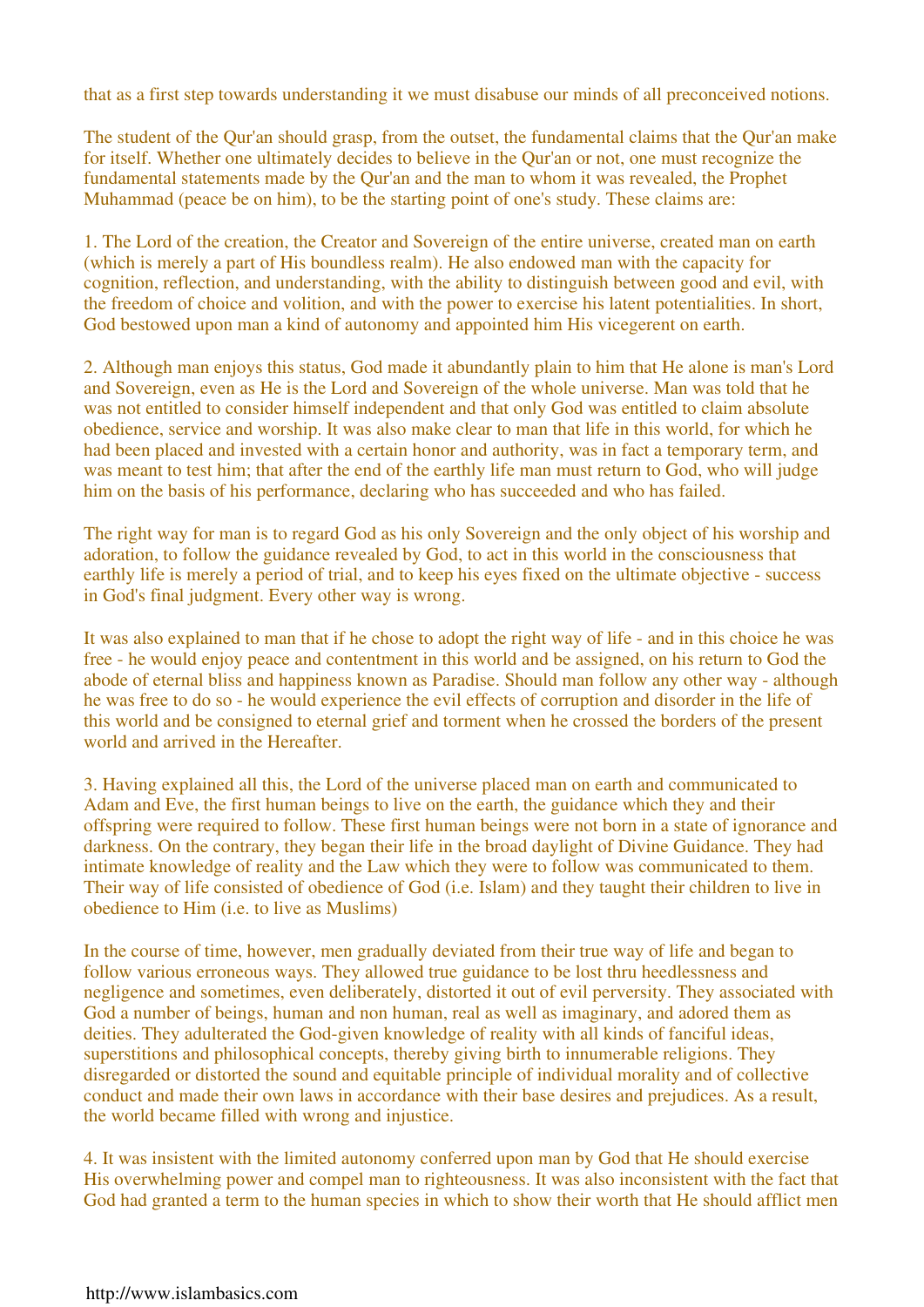with catastrophic destruction as soon as they showed signs of rebellion. Moreover, God had undertaken from the beginning of creation that true guidance would be made available to man throughout the term granted to him and that his guidance would be available in a manner consistent with man's autonomy. To fulfill this self-assumed responsibility God chose to appoint those human beings whose faith in Him was outstanding and who followed the way pleasing to Him. God choose these people to be His envoys. He had His messages communicated to them, honored them with an intimate knowledge of reality, provided them with the true laws of life and entrusted them with the task of recalling man to the original path from which he had strayed.

5. These Prophets were sent to different people in different lands and over a period of time covering thousands and thousands of years. They all had the same religion; the one originally revealed to man as the right way for him. All of them followed the same guidance; those principles of morality and collective life prescribed for man at the very outset of his existence. All these Prophets had the same mission - to call man to his true religion and subsequently to organize all who accepted this message into a community which would be bounded by the Law of God, which would strive to establish its observance and would seek to prevent its violation. All the prophets discharged their missions creditably in their own time. However, there were always many who refused to accept their guidance and consequently those who did accept it and became a "Muslim" (Muslim would be anyone obeying God) community gradually degenerated, causing the Divine Guidance either to be lost, distorted or adulterated.

6. At last the Lord of the Universe sent Muhammad (peace be on him) to Arabia and entrusted him with the same mission that He had entrusted to the earlier Prophets. This last Messenger of God addressed the followers of the earlier Prophets as well as the rest of humanity. The mission of each Prophet was to call men to the right way of life, to communicate God's true guidance afresh and to organize into one community all who responded to his mission and accepted the guidance vouchsafed to him Such a community was to be dedicated to the two-fold task of molding its own life in accordance with God's guidance and striving for the reform of the world. The Qur'an is the Book which embodies this mission and guidance, as revealed by God to Muhammad (peace be on him).

If we remember these basic facts about the Qur'an it becomes easy to grasp its true subject, its central theme and the objective it seeks to achieve. Insofar as it seeks to explain the ultimate causes of man's success or failure the subject of the Book is MAN.

Its central theme is that concepts relating to God, the universe and man which have emanated from man's own limited knowledge run counter to reality. The same applies to concepts which have been either woven by man's intellectual fancies or which have evolved thru man's obsession with animal desires. The ways of life which rest on these false foundations are both contrary to reality and ruinous for man. The essence of true knowledge is that which God revealed to man when He appointed him his vicegerent. Hence, the way of life which is in accordance with the reality and conducive to human good is that which we have characterized above as "the right way". The real object for the Book is to call people to this "right way" and to illuminate God's true guidance, which has often been lost either thru man's negligence and heedlessness or distorted by his wicked perversity.

If we study the Qur'an with these facts in mind it is bound to strike us that the Qur'an does not deviate one iota from its main subject, its central theme and its basic objective. All the various themes occurring in the Qur'an are related to the central theme; just as beads of different sizes and color may be strung together to form a necklace. The Qur'an speaks of the structure of the heavens and the earth and of man, refers to the signs of reality in the various phenomena of the universe, relates anecdotes of bygone nations, criticizes the beliefs, morals, and deeds of different peoples, elucidates supernatural truths and discusses many other things besides. All this the Qur'an does, not to order to provide instruction in physics, history, philosophy or any other particular branch of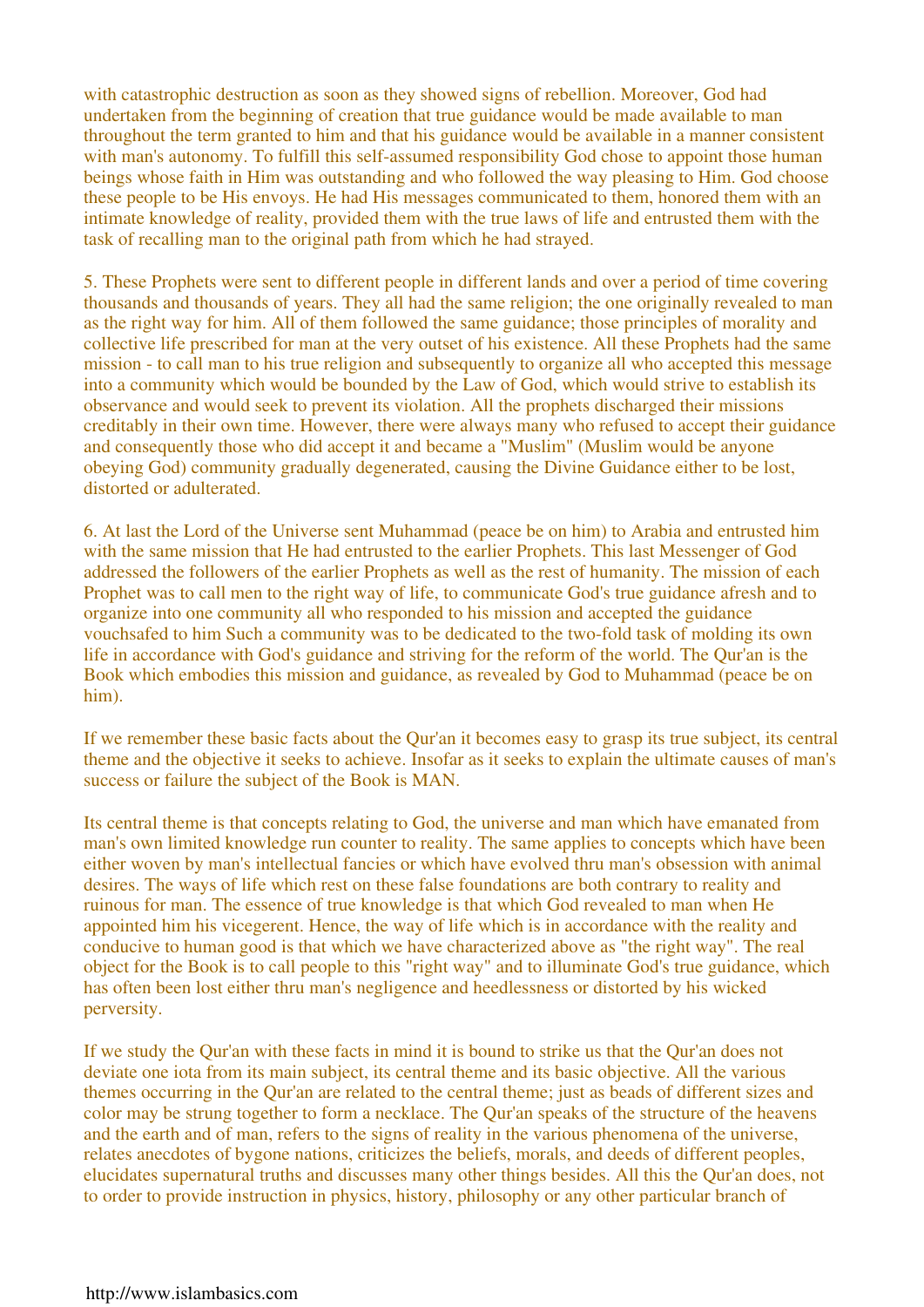knowledge, but rather to remove the misconception people have about reality and to make that reality manifest to them.

It emphasizes that the various ways men follow, which are not in conformity with reality, are essentially false, and full of harmful consequences for mankind. It calls on men to shun all such ways and to follow instead the way which both conforms to reality and yields best practical results. This is why the Qur'an mentions everything only to the extent and in the manner necessary for the purpose it seeks to serve. The Qur'an confines itself to essentials thereby omitting any irrelevant details. Thus all its contents consistently revolve around this call.

Likewise, it is not possible fully to appreciate either the style of the Qur'an, the order underlying the arrangement of its verses or the diversity of the subjects treated in it, without fully understanding the manner in which it was revealed.

The Qur'an, as we have noted earlier, is not a book in the conventional sense of the term. God did not compose and entrust it in one piece to Muhammad (pbuh) so that he could spread its message and call people to adopt an attitude to life consonant with its teachings. Nor is the Qur'an one of those books which discusses their subjects and main themes in the conventional manner. Its arrangement differs from that of ordinary books, and its style is correspondingly different. The nature of this Book is that God chose a man in Makkah to serve as His Messenger and asked him to preach His message, starting in his own city and with his own tribe (Quraysh). At this initial stage, instructions were confined to what was necessary at this particular juncture of the mission. Three themes in particular stand out:

1. Directives were given to the Prophet on how he should prepare himself for his great mission and how he should begin working for the fulfillment of his task.

2. A fundamental knowledge of reality was furnished and misconceptions commonly held by people in that regard - misconceptions which gave rise to wrong orientation in life - were removed.

3. People were exhorted to adopt the right attitude towards life. Moreover, the Qur'an also elucidated those fundamental principles which, if followed, lead to man's success and happiness.

In keeping with the character of the mission at this stage the early revelations generally consisted of short verses, couched in language of uncommon grace and owner, and clothed in a literary style suited to the taste and temperament of the people to whom they were originally addressed, and whose hearts they were meant to penetrate. The rhythm, melody and vitality of these verses drew rapt attention, and such was their stylistic grace and charm that people began to recite them involuntarily.

The local color of these early messages is conspicuous, for while the truths they contained were universal, the arguments and illustration used to elucidate them were drawn from the immediate environment familiar to the first listeners. Allusions were made to their history and traditions and to the visible traces of the past which had crept into the beliefs, and into the moral and social life of Arabia. All this was calculated to enhance the appeal the message held fro its immediate audience. This early stage lasted for four or five years, during which period the following reactions to the Prophet's message manifested themselves:

1. A few people responded to the call and agreed to join the ummah committed, of its own volition, to submit to the Will of God.

2. Many people reacted with hostility, either from ignorance or egotism, or because of chauvinistic attachment to the way of life of their forefathers.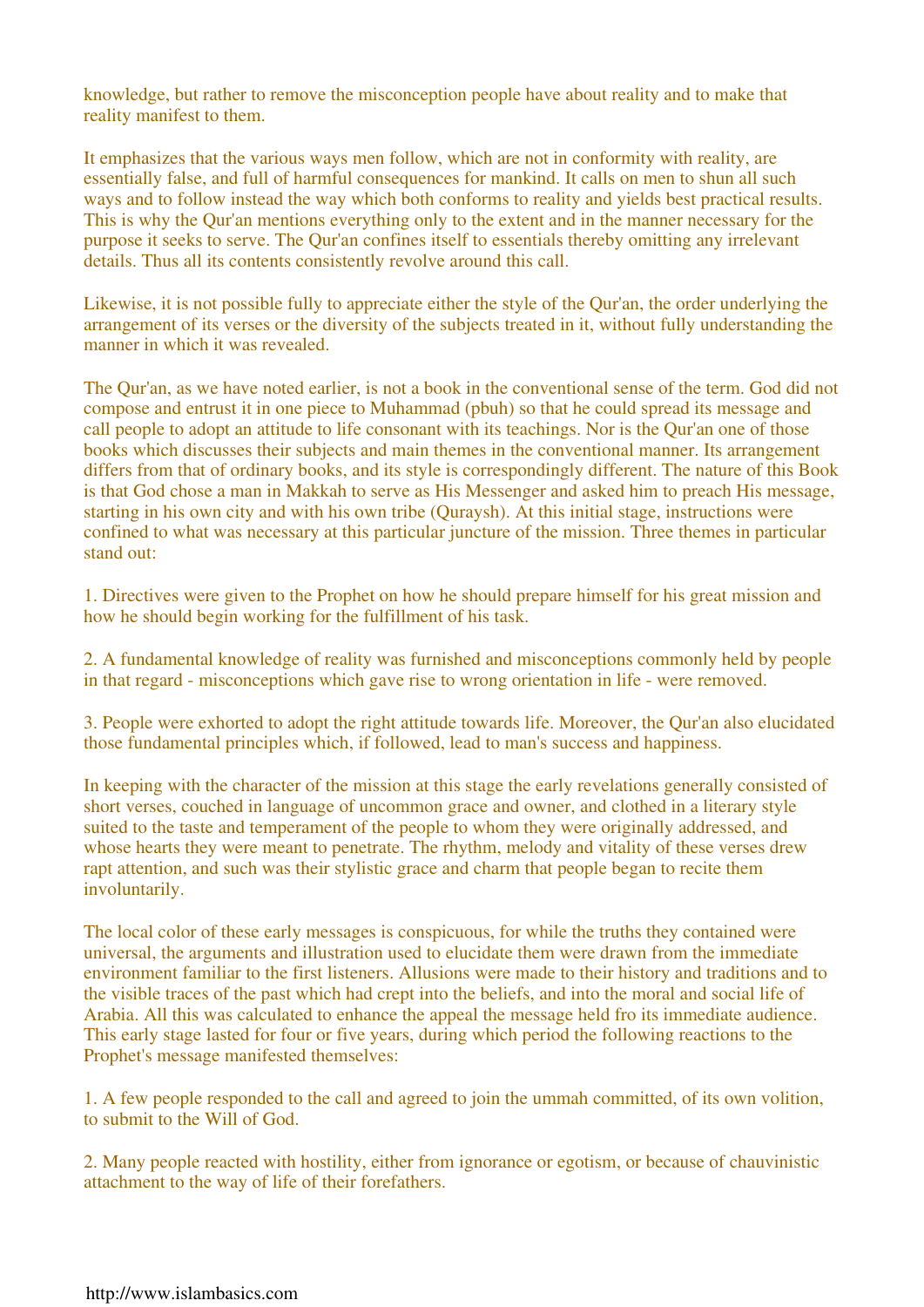3. The call of the prophet did not remain confined to Makkah, it began to meet with favorable response beyond the borders.

In spite of the strong and growing resistance and opposition, the Islamic movement continued to spread. There was hardly a family left in Makkah one of whose members at least had not embraced Islam.

During the Prophet's long and ardous struggle God continued to inspire him with revelations. These messages instructed the believers in their basic duties, inculcated in them a sense of community and belonging, exhorted them to piety, moral excellence and purity of character, taught them how to preach the true faith, sustained their spirit by promises of success and Paradise in the Hereafter, aroused them to struggle in the cause of God with patience, fortitude and high spirits, and filled their hearts with such zeal and enthusiasm that they were prepared to endure every sacrifice, brave every hardship and face every adversity.

This stage was unfolded in several phases. In each phase, the preaching of the message assumed ever wider proportions, as the struggle for the cause of Islam and opposition to it became increasingly intense and severe, and as the believers encountered people of varying outlooks and beliefs. All these factors had the effect of increasing the variety of the topics treated in the messages revealed during this period. Such , in brief, was the situation forming the background of the Makkan SURAS of the Qur'an.

It is now clear to us that the revelation of the Qur'an began and went hand in hand with the preaching of the message. This message passed thru many stages and met with diverse situations from the very beginning and throughout a period of twenty-three years. The different parts of the Qur'an were revealed step by step according to the multifarious, changing needs and requirements of the Islamic movement during these stages. It therefore could not possibly possess the kind of coherence and systematic sequence expected of a doctoral dissertation. Moreover, the various fragments of the Qur'an which were revealed in harmony with the growth of the Islamic movement were not published in the form of written treatises, but were spread orally. Their style, therefore, bore an oratorical flavor rather than the characteristics of literary composition.

Furthermore, these orations were delivered by one whose task meant he had to appeal simultaneously to the mind, to the heart and to the emotions, and to people of different mental levels and dispositions. He had to revolutionize people's thinking, to arouse in them a storm of noble emotions in support of his cause, to persuade his companions and inspire them with devotion and real, and with the desire to improve and reform their lives. He had to raise their morale and steel their determination, turn enemies into friends and opponents into admirers, disarm those out to oppose his message and show their position to be morally untenable. In short, he had to do everything necessary to carry his movement thru to a successful conclusion. Orations revealed in conformity with requirements of a message and movement will inevitably have a style different from that of a professorial lecture.

This explains the repetitions we encounter in the Qur'an. The interests of a message and a movement demand that during a particular stage emphasis should be placed only on those subjects which are appropriate at that stage, to the exclusion of matters pertaining to later stages. As a result, certain subjects may require continual emphasis for months or even years. On the other hand, constant repetition in the same manner becomes exhausting. Whenever, a subject is repeated, it should therefore be expressed in different phraseology, in new forms and with stylistic variations so as to ensure that the ideas and beliefs being put over find their way into the hearts of the people.

At the same time, it was essential that the fundamental beliefs and principles on which the movement was based should always be kept fresh in people's minds; a necessity which dictated that they should be repeated continually through all stages of the movement... If these ideas had lost their hold on the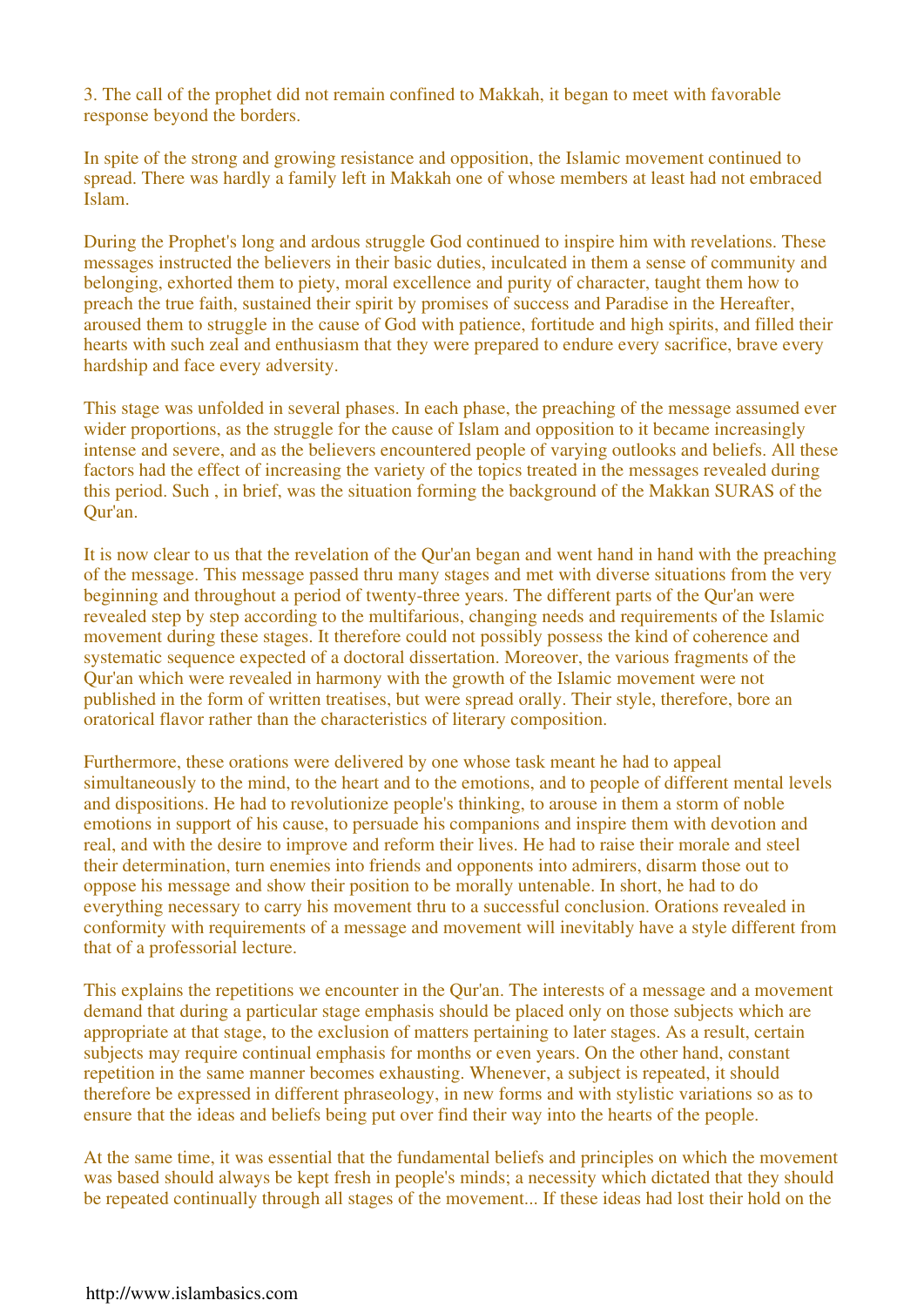hearts and minds of people, the Islamic movement could not have moved forward in its true spirit.

If we reflect on this, it also becomes clear that the prophet (pbuh) did not arrange the Qur'an in the sequence in which it was revealed. As we have noted, the context in which the Qur'an was revealed in the course of twenty-three years was the mission and movement of the prophet (pbuh); the revelations correspond with the various stages of this mission and movement. Now, it is evident that when the prophet's mission was completed, the chronological sequence of the various parts of the Qur'an - revealed in accordance with the growth of the prophet's mission - could in no way be suitable to the changed situation. What was now required was a different sequence in tune with the changed context resulting from the completion of the mission.

Initially, the prophet's message was addressed to people totally ignorant of Islam. Their instruction had to start with the most elementary things. After the mission had reached its successful completion, the Qur'an acquired a compelling relevance for those who had decided to believe in the prophet. By virtue of that belief they had become a new religious community - the Muslim Ummah. Not only that , they had been made responsible for carrying on the prophet's mission, which he had bequeathed to them, in a perfected form on both conceptual and practical level. It was no longer necessary for the Qur'anic verses to be arranged in chronological sequence. In the changed context, it had become necessary for the bearers of the mission of the prophet (pbuh) to be informed of their duties and of the true principles and laws governing their lives. They also had to be warned against the deviations and corruptions which had appeared among the followers of earlier prophets.

It would be foreign to the very nature of the Qur'an to group together in one place all verses relating to a specific subject; the nature of the Qur'an requires that the reader should find teachings revealed during the Madinan period interspersed with those of the Makkan period, and vice versa. It requires the juxtaposition of early discourses with instructions from the later period of the life of the Prophet. This blending of the teachings from different periods helps to provide an overall view and an integrated perspective of Islam, and acts as a safeguard against lopsidedness. Furthermore, a chronological arrangement of the Qur'an would have been meaningful to later generations only if it had been supplemented with explanatory notes and these would have had to be treated as inseparable appendices to the Qur'an. This would have been quite contrary to God's purpose in revealing the Qur'an; the main purpose of its revelation was that all human beings - children and young people, old men and women, town and country dwellers, laymen and scholars - should be able to refer to the Divine Guidance available to them in composite form and providentially secured against adulteration. This was necessary to enable people of every level of intelligence and understanding to know what God required of them. This purpose would have been defeated had the reader been obliged solemnly to recite historical notes and explanatory comments along with the Book of God.

Those who object to the present arrangement of the Qur'an appear to be suffering from a misapprehension as to its true purpose. They sometimes almost seem under the illusion that it was revealed merely for the benefit of students of history and sociology!

The present arrangement of the Qur'an is not the work of later generations, but was made by the Prophet under God's direction. Whenever a surah was revealed, the Prophet summoned his scribes, to whom he carefully dictated its contents, and instructed them where to place it in relation to the other surahs. The Prophet followed the same order of surahs and verse when reciting during ritual Prayer as on other occasions, and his Companions followed the same practice in memorizing the Qur'an. It is therefore a historical fact that the collection of the Qur'an came to an end on the very day that its revelation ceased ...

Since Prayers were obligatory for the Muslims from the very outset of the Prophet's mission, and recitation of the Qur'an was an obligatory part of those prayers, Muslims were committing the Qur'an to memory while its revelation continued. Thus, as soon as a fragment of the Qur'an was revealed, it was memorized by some of the Companions. Hence the preservation of the Qur'an was not solely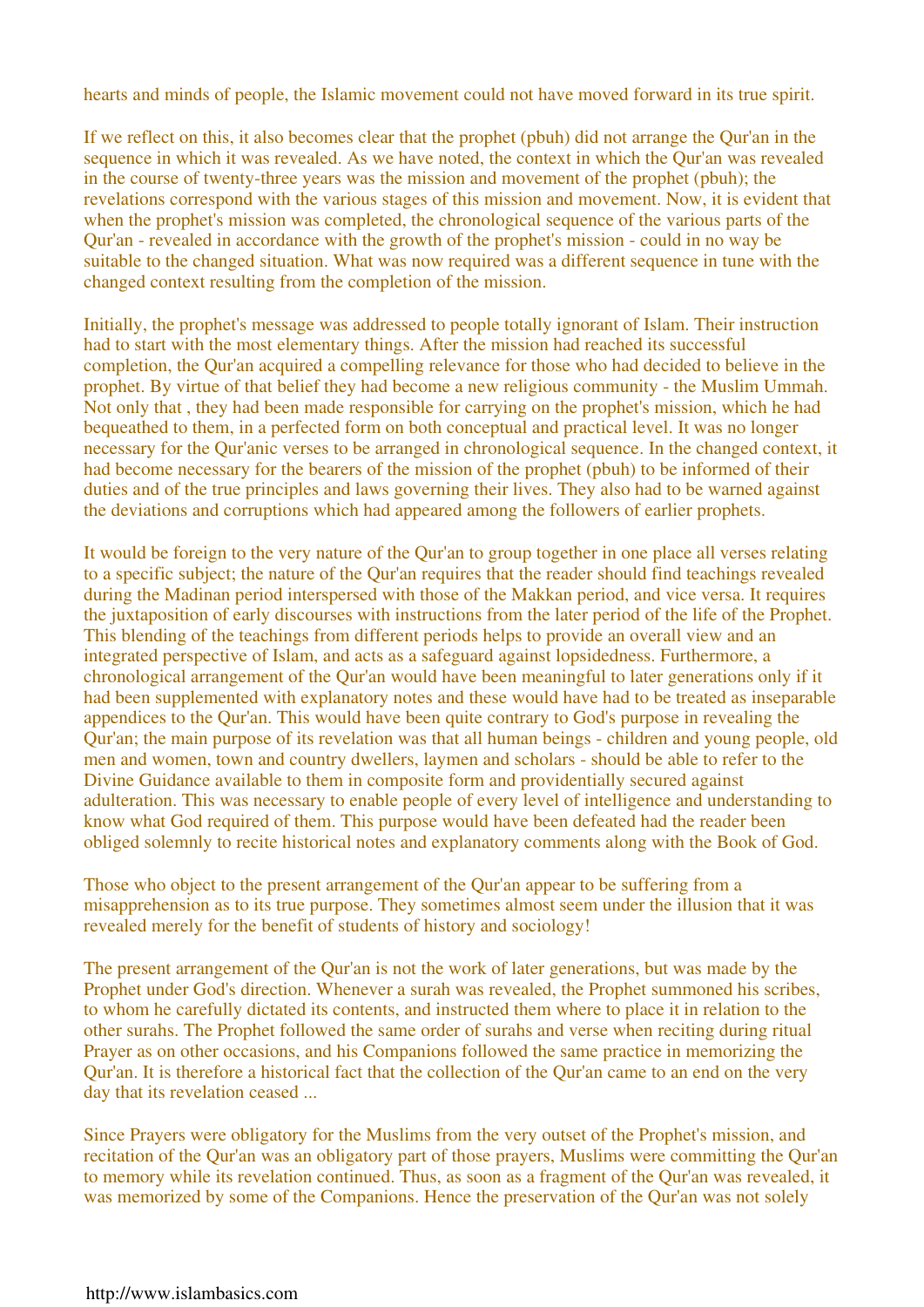dependent on its verses being inscribed on palm leaves, pieces of bone, leather and scraps of parchment - the materials used by the Prophet's scribes for writing down Qur'anic verses. Instead the verses came to be inscribed upon scores, then hundreds, then thousands, then hundreds of thousands of human hearts, soon after they had been revealed, so that no scope was left for any devil to alter so much as one word of them.

When, after the death for the prophet, the storm of apostasy convulsed Arabia and the companions had to plunge into bloody battles to suppress it, many companions who had memorized the Qur'an suffered martyrdom. This led 'Umar to plead that the Qur'an ought to be preserved in writing, as well as orally. He therefore impressed the urgency of this upon Abu Bakr (The first Caliph). After slight hesitation, the latter agreed and entrusted that task to Zayd ibn Thabit-al-Ansari, who had worked as a scribe of the Prophet...

The Qur'an that we possess today corresponds exactly to the edition which was prepared on the orders of Abu Bakr and copies of which were officially sent, on the orders of Uthman, to various cities and provinces. Several copies of this original edition of the Qur'an still exist today.

The Qur'an is a Book to which innumerable people turn for innumerable purposes. It is difficult to offer advice appropriate to all. The readers to whom this work is addressed are those who are concerned to acquire a serious understanding of the Book, and who seek the guidance it has to offer in relation to the various problems of life. For such people we have a few suggestions to make, and we shall offer some explanations in the hope of facilitating their study of the Qur'an.

Anyone who really wishes to understand the Qur'an, irrespective of whether or not he believes must divest his mind, as far as possible, of every preconceived notion, bias and prejudice, in order to embark upon his study with an open mind. Anyone who begins to study the Qur'an with a set of preconceived ideas is likely to read those very ideas into the Book. No book can be profitably studied with this kind of attitude, let alone the Qur'an which refuses to open its treasure-house to such readers.

For those who want only a superficial acquaintance with the doctrines of the Qur'an one reading is perhaps sufficient. For those who want to fathom its depths several readings are not even enough. These people need to study the Qur'an over and over again, taking notes of everything that strikes them as significant. Those who are willing to study the Qur'an in this manner should do so at least twice to begin with, so as to obtain a broad grasp of the system of beliefs and practical prescriptions that it offers. In this preliminary survey, they should try to gain an overall perspective of the Qur'an and to grasp the basic ideas which it expounds, and the system of life that it seeks to build on the basis of those ideas. If, during the course of this study, anything agitates the mind of the reader, he should note down the point concerned and patiently persevere with his study. He is likely to find that, as he proceeds, the difficulties are resolved. (When a problem has been solved, it is advisable to note down the solution alongside the problem). Experience suggests that any problems still unsolved after a first reading of the Qur'an are likely to be resolved by a careful second reading.

Only after acquiring a total perspective of the Qur'an should a more detailed study be attempted. Again the reader is well advised to keep noting down the various aspects of the Qur'anic teachings. For instance, he should note the human model that the Qur'an extols as praiseworthy, and the model it denounces. It might be helpful to make two columns, one headed 'praiseworthy qualities', the other headed 'blameworthy qualities', and then to enter into the respective columns all that is found relevant in the Qur'an. To take another instance, the reader might proceed to investigate the Qur'anic point of view on what is conducive to human success and felicity, as against what leads to man's ultimate failure and perdition. In the same way, the reader should take down notes about Qur'anic teachings on questions of belief and morals, man's rights and obligations, family life and collective behaviour, economic and political life, law and social organization, war and peace, and so on. Then he should use these various teachings to try to develop and image of the Qur'anic teachings vis-à-vis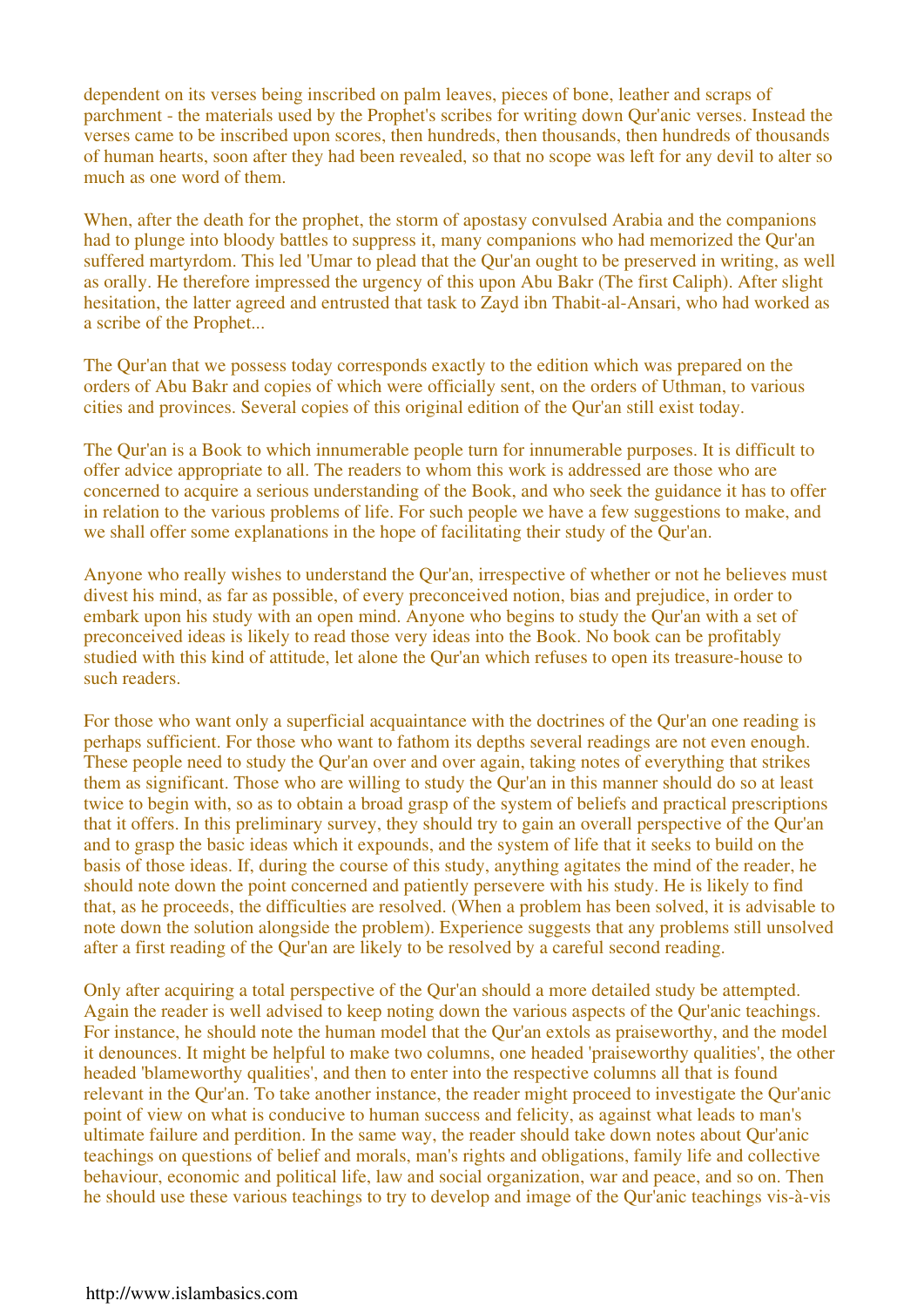each particular aspect of human life. This should be followed by an attempt at integrating these images so that he comes to grasp the total scheme of life envisaged by the Qur'an.

Moreover, anyone wishing to study in depth the Qur'anic viewpoint on any particular problem of life should, first of all, study all the significant strands of human though concerning that problem. Ancient and modern works on the subject should be studies. Unresolved problems where human thinking seems to have got struck should be noted. The Qur'an should then be studied with these unresolved problems in mind, with a view to finding out what solutions the Qur'an has to offer. Personal experience again suggests that anyone who studies the Qur'an in this manner will find his problem solved with the help of verses which he may have read scores of times without it ever crossing his mind that they could have any relevance to the problems at hand.

It should be remembered, nevertheless, that full appreciation of the spirit of the Qur'an demands practical involvement with the struggle to fulfill its mission. The Qur'an is neither a book of abstract theories and cold doctrines which the reader can grasp while seated in a cozy armchair, nor it is merely a religious book like other religious books, the secrets of which can be grasped in seminaries and oratories. On the contrary, it is the blueprint and guidebook of a message, of a mission, of a movement. As soon as this Book was revealed, it drove a quiet, kind-hearted man from his isolation and seclusion, and place him upon the battlefield of life to challenge a world that had gone astray. It inspired him to raise his voice against falsehood, and pitted him in grim struggle against the standard-bearers of unbelief, of disobedience of God, of waywardness and error...

One after the other, it sought out everyone who had a pure and noble soul, mustering them together under the standard of the Messenger. It also infuriated all those who by their nature were bent on mischief and drove them to wage war against the bearers of the Truth.

This is the Book which inspired and directed that great movement which began with the preaching of a message by an individual, and continued for no fewer than twenty three years, until the Kingdom of God was truly established on earth. In this long an heart-rending struggle between Truth and Falsehood, this Book unfailingly guided its followers to the eradication of the latter and the consolidation and enthronement of the former. How then could one expect to get to the heart of the Qur'anic truths merely by reciting its verses, without so much as stepping upon the field of battle between faith and unbelief, between Islam and Ignorance? To appreciate the Qur'an fully one must take it up and launch into the task of calling people to God, making it one's guide at every stage.

Then, and only then, does one meet the various experiences encountered at the time of its revelation. One experiences the initial rejection of the message of Islam by the city of Makkah, the persistent hostility leading to the quest for a haven in the refuge of Abyssinia, and the attempt to win a favorable response from Ta'if which led, instead, to cruel persecution of the bearer for the Qur'anic message. One experiences also the campaigns of Badr, , of Uhud, of Hunayn and of Tabuk. One comes face to face with Abu Jahl and Abu Lahab, with hypocrites and with Jews, with those who instantly respond to this call as well as those who, lacking clarity of perception and moral strength, were drawn into Islam only at a later stage.

This will be an experience different from any so-called "mystic-experience". I designate it the "Qur'anic mystic experience". One of the characteristics of this 'experience' is that at each stage one almost automatically finds certain Qur'anic verses to guide one, since they were revealed at a similar stage and therefore contain the guidance appropriate to it. A person engaged in this struggle may not grasp all the linguistic and grammatical subtleties, he may also miss certain finer points in the rhetoric and semantics of the Qur'an, yet it is impossible for the Qur'an to fail to reveal its true spirit to him.

It is well known that the Qur'an claims to be capable of guiding all mankind. Yet the student of the Qur'an finds that it is generally addressed to the people of Arabia, who lived in the time of its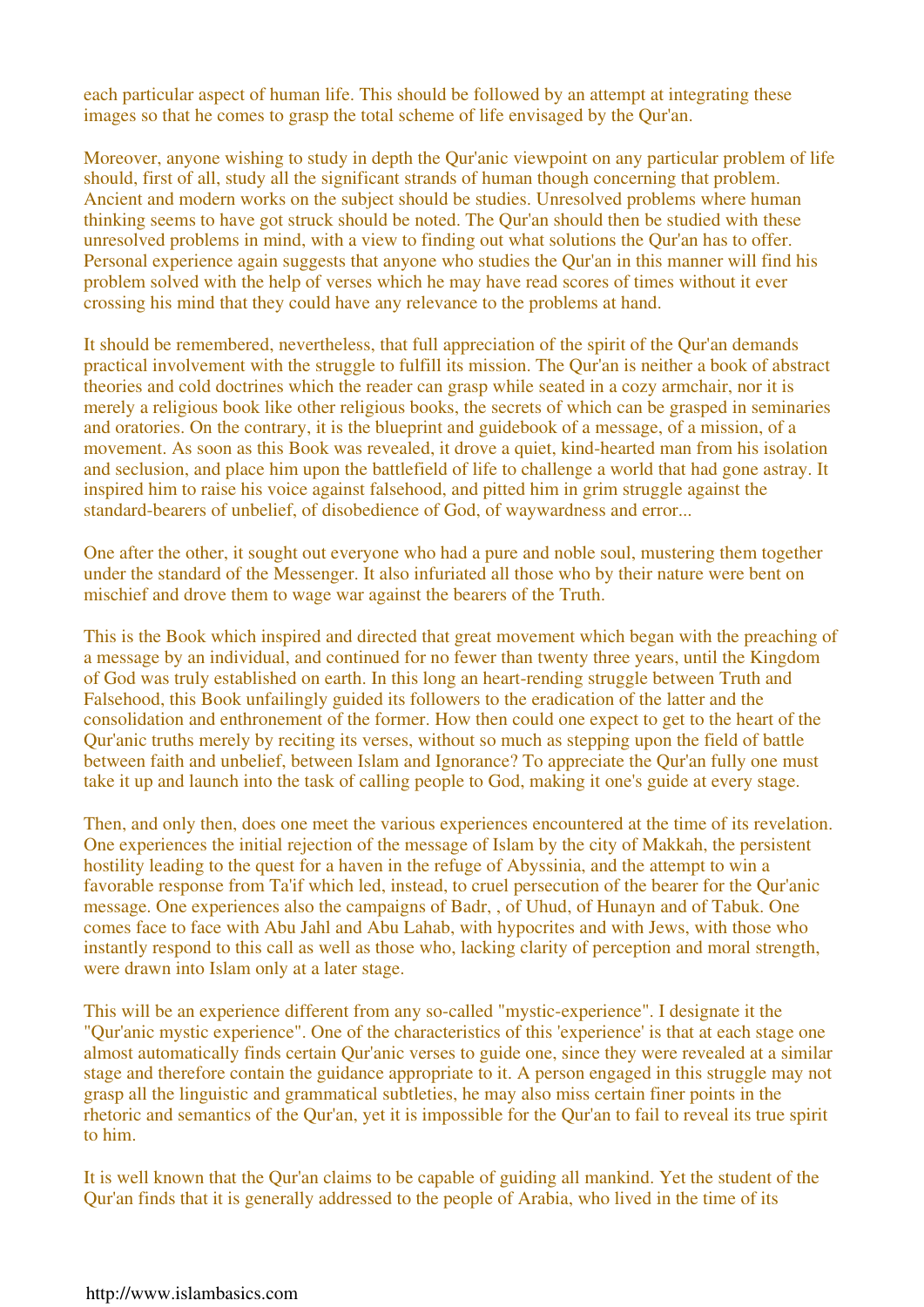revelation. Although the Qur'an occasionally addresses itself to all mankind of its contents are, on the whole, vitally related to the taste and temperament, the environment and history, and the customs and usages of Arabia. When one notices this, one begins to question why a Book which seeks to guide all mankind to salvation should assign such importance to certain aspects of a particular people's life, and to things belonging to a particular age and clime. Failure to grasp the real cause of this may lead one to believe that the Book was originally designed to reform the Arabs of that particular age alone, and that it is only the Book an altogether novel interpretation, proclaiming that its aim is to guide all mankind for all time.

... If, while addressing the people of a particular area at a particular period of time, attempting to refute their polytheistic beliefs and adducing arguments in support of its own doctrine of the unity of God, the Qur'an draws upon facts with which those people were familiar, this does not warrant the conclusion that its message is relevant only for that particular people or for that particular period of time.

What ought to be considered is whether or not the Qur'anic statements in refutation of the polytheistic beliefs of the Arabs of those days apply as well to other forms of polytheism in other parts of the world. Can the arguments advanced by the Qur'an in that connection be used to rectify the beliefs of other polytheists? Is the Qur'anic line of argument for establishing the unity of God, with minor adaptations, valid and persuasive for every age? If the answers are positive, there is no reason why a universal teaching should be dubbed exclusive to a particular people and age merely because it happened to be addressed originally to that people and at that particular period of time.

... Indeed, what marks out a time-bound from an eternal, and a particularistic national doctrine from a universal one, is the fact that the former either seeks to exalt a people or claims special privileges for it or else comprises ideas and principles so vitally related to that people's life and traditions as to render it totally inapplicable to the conditions of other people. A universal doctrine, on the other hand, is willing to accord equal rights and status to all, and its principles have an international character in that they are equally applicable to other nations. Likewise, the validity of those doctrines which seek to come to grips merely with the questions of a transient and superficial nature is timebound. If one studies the Qur'an with these considerations in mind, can one really conclude that it has only a particularistic national character, and that its validity is therefore time-bound?

Those who embark upon a study of the Qur'an often proceed with the assumption that this Book is, as it is commonly believed to be, a detailed code of guidance. However, when they actually read it, they fail to find detailed regulations regarding social, political and economic matters. In fact, they notice that the Qur'an has not laid down detailed regulations even in respect of such oft-repeated subjects as Prayers and Zakah. The reader finds this somewhat disconcerting and wonders in what sense the Qur'an can be considered a code of guidance.

The uneasiness some people feel about this arises because they forget that God did not merely reveal a Book, but that he also designated a Prophet. Suppose some laymen were to be provided with the bare outlines of a construction plan on the understanding that they would carry out the construction as they wished. In such a case, it would be reasonable to expect that they should have very elaborate directives as to how the construction should be carried out. Suppose, however, that along with the broad outline of the plan of construction, they were also provided with a competent engineer to supervise the task. In that case, it would be quite unjustifiable to disregard the work of the engineer, on the expectation that detailed directives would form an integral part of the construction plan, and then to complain of imperfection in the plan itself.

The Qur'an, to put it succinctly, is a Book of broad general principles rather than of legal minutiae. The Book's main aim is to expound, clearly and adequately, the intellectual and moral foundations of the Islamic programme for life. It seeks to consolidate these by appealing both the person's mind and to his/her heart. Its method of guidance for practical Islamic life does not consist of laying down